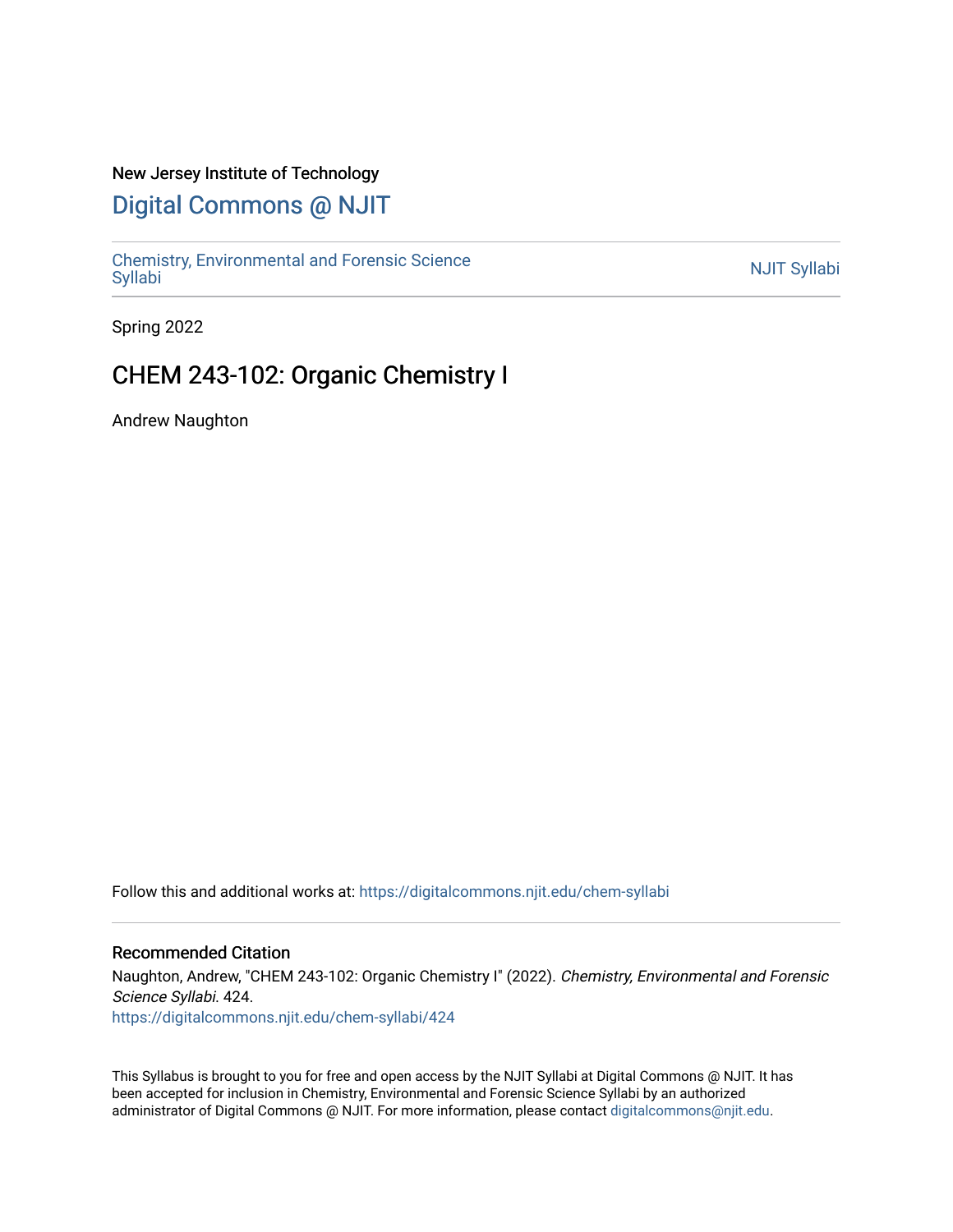

### The Department of Chemistry and Environmental Science

# **Chemistry 243 Organic Chemistry I** *Section 102 Spring 2022 Course Syllabus*

**NJIT [Academic](https://www.njit.edu/policies/sites/policies/files/academic-integrity-code.pdf) Integrity Code**: All Students should be aware that the Department of Chemistry & Environmental Science (CES) takes the University Code on Academic Integrity at NJIT very seriously and enforces it strictly. This means that there must not be any forms of plagiarism, i.e., copying of homework, class projects, or lab assignments, or any form of cheating in quizzes and exams. Under the University Code on Academic Integrity, students are obligated to report any such activities to the Instructor.

### **COURSE INFORMATION**

*NOTE: To further control the spread of COVID-19 the University requires exclusively online learning for at least the month of January 2022 and possibly longer. This Syllabus is written to accommodate online learning for January 2022 only. If the University requires exclusively online learning for longer the Syllabus will be adapted accordingly.*

**Course Description**: This course is an introduction to Organic Chemistry. The unique atomic properties of carbon which allows it to serve as the basis for all organic frameworks will be discussed. Hybridized carbon can support a rigid stereochemical arrangement which leads to a preferred "handedness" to its compounds and the basis and use of this property will be discussed. The course continues with an introduction to basic hydrocarbon chains (straight and branched alkanes, alkenes, and alkynes) and explores some of the common syntheses of these frameworks as well as common reactions. The course finishes with an introduction to the synthesis and use of alkyl halides and alcohols as the basis for introduction of further functionality to compounds (which is then continued in Organic Chemistry II).

#### **Number of Credits**: 3

**Prerequisites**: Chem 123 or Chem 126 (or equivalent) with a grade of C or better.

| <b>Course-Section</b>                         | <b>Instructor</b>                        |
|-----------------------------------------------|------------------------------------------|
| Chemistry 243 Section 102                     | Dr. Andrew Naughton                      |
| Mondays $6:00 - 8:50$ pm (10-min. break 7:15) |                                          |
| Kupfrian 118                                  | Office Hours: By appointment, WebEx Only |

**Required Textbook**: electronic or physical textbooks are both acceptable.

| Title     | Organic Chemistry          |  |
|-----------|----------------------------|--|
| Author    | Wade, L.G; Simek, J.W.     |  |
| Edition   | Ninth                      |  |
| Publisher | Pearson                    |  |
| ISBN $#$  | ISBN 13: 978-0-321-97137-1 |  |

**University-wide Withdrawal Date**: The last day to withdraw with a **W** is Monday, April 4th. It will be strictly enforced.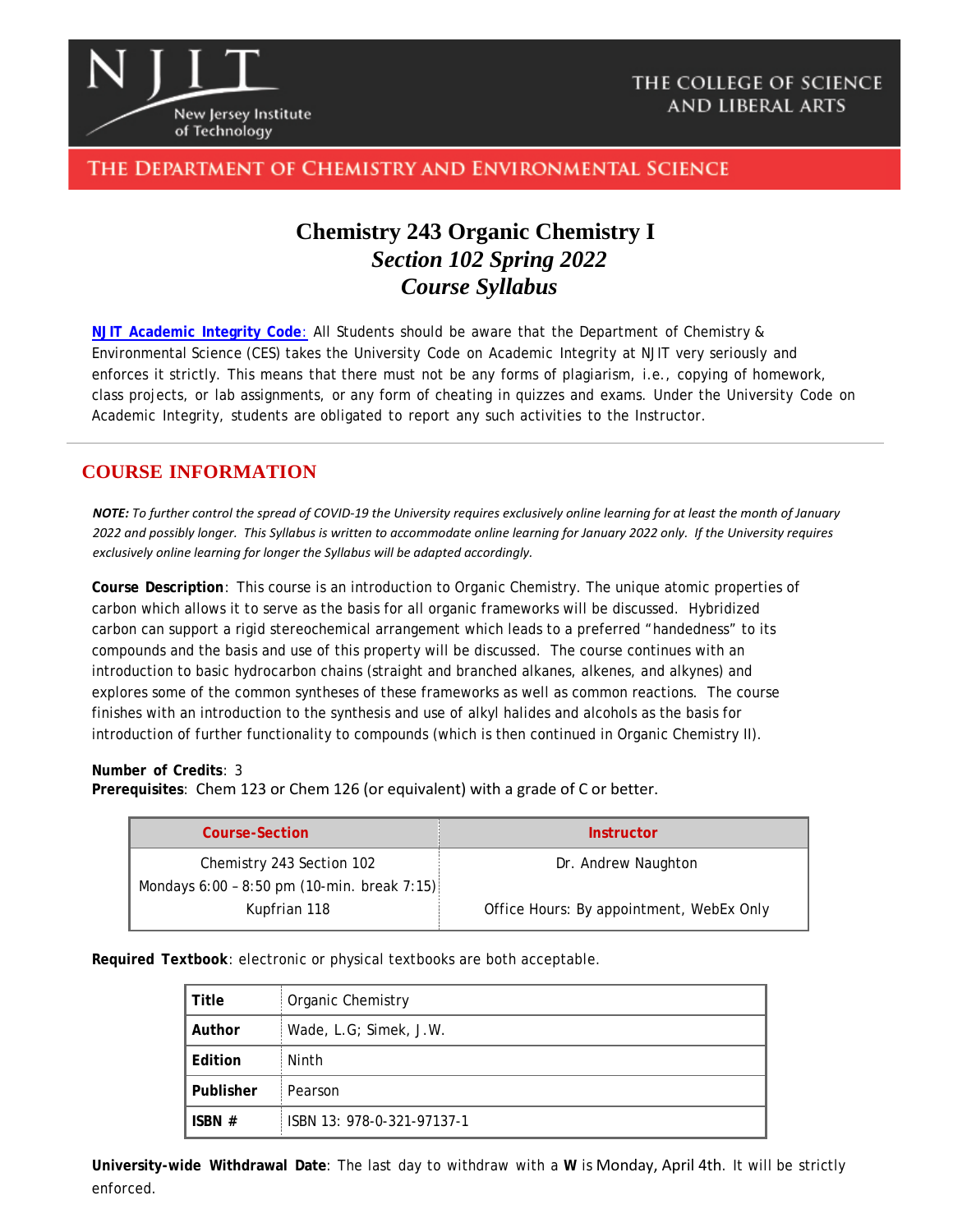**Learning Outcomes:**

Upon completion of the course, you should have a facility in accomplishing the following:

- **1.** Understand the basic electronic structure of carbon, hydrogen, nitrogen, and oxygen with emphasis on the hybridized electronic structures of carbon.
- **2.** Understand Basic Molecular orbital theories for carbon, hydrogen, nitrogen, and oxygen and be able to draw bonding, non-bonding, and anti-bonding orbital arrangements.
- **3.** Use your understanding of points 1 and 2 to assemble and name organic chemistry structures according to IUPAC guidelines. This will include alkanes, cycloalkanes and their related ring conformers, alkenes and their stereochemistry and alkynes.
- **4.** Understand the source of chirality in organic compounds and correctly assign configuration based on Cahn-Ingold-Prelog rules.
- **5.** Understand basic SN1 and SN2 principles and mechanism and their application to organic chemistry syntheses and their stereochemical aspects. Recognize and differentiate reaction mechanisms based on electronic and steric effects. Design basic organic syntheses based on SN1 and SN2 principles.
- **6.** Understand E1 and E2 elimination reactions, mechanisms and their regio- and stereoselectivity aspects. Design basic organic synthetic reactions based on E1 and E2 principles.
- **7.** Understand and use basic synthetic techniques to transform alkenes and alkynes.
- **8.** Understand the methods to produce and use basic alkyl halides in organic synthesis.
- **9.** Understand the methods to produce and use basic alcohols in organic synthesis.

#### **POLICIES**

**All CES students must familiarize themselves with, and adhere to, all** official university-wide student policies. CES takes these policies very seriously and enforces them strictly.

| Grading Policy: The final grade in this course will be determined as follows: |  |
|-------------------------------------------------------------------------------|--|
|-------------------------------------------------------------------------------|--|

| Participation (50 points)                   | 5%  |
|---------------------------------------------|-----|
| Homework (150 points)                       | 15% |
| <b>Chapter Reading Quizzes (100 points)</b> | 10% |
| Midterm Exam I (200 points)                 | 20% |
| Midterm Exam II (200 points)                | 20% |
| Final Exam (300 points)                     | 30% |
| Total<br>1000 Points                        |     |

Your final letter grade in this course will be based on the following tentative curve:

|    | >850 Points | >650 Points |
|----|-------------|-------------|
| B+ | >800 Points | >550 Points |
| B  | >750 Points | <550 Points |
| C+ | >700 Points |             |

**Attendance Policy**: This is not a freshman class. Learning organic chemistry is best done in person with a skilled leader and an enthusiastic group but upperclasspersons manage their own time. Attendance is not mandatory, but lack of attendance will be reflected in the participation portion of the grade. In addition, only persons in attendance may take, and receive credit for exams and Chapter Readings Quizzes. There will be no make up exams or quizzes without a valid absence notification processed through the Dean of Students.

**Homework Policy**: Homework is a vital part of this class. Problems have been selected to both teach you and prepare you for the exams. It is quite amazing, in fact, how closely the exams resemble the homework. The instructor can add a few points to the final tally in instances where the next grade up is not very distant. THIS WILL ONLY BE CONSIDERED for persons who have submitted all homework assignments on time.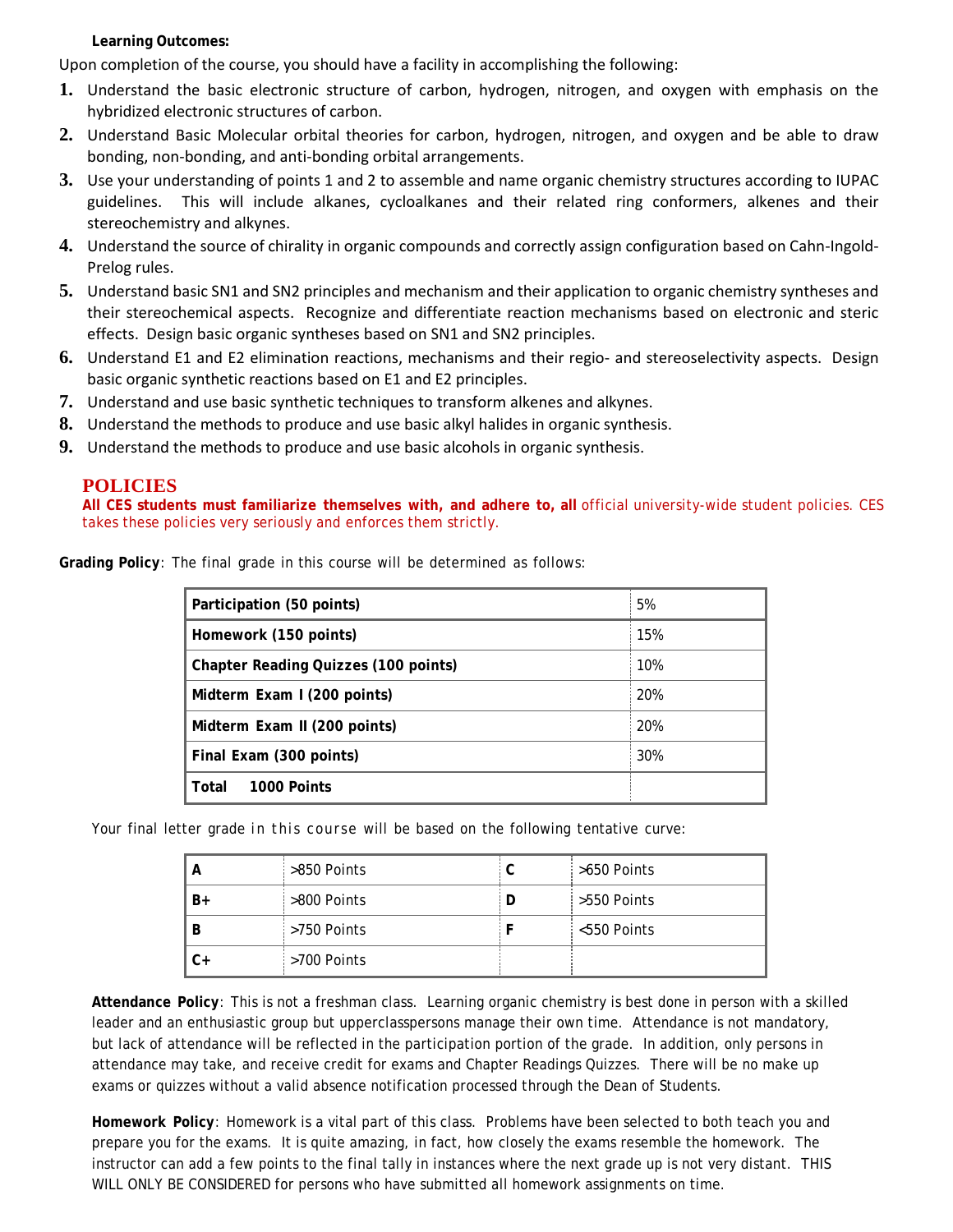Homework is submitted as a scanned document via Canvas portal. Homework is due for the previous week at 5:59 pm on Mondays so that it can be reviewed in class. NO LATE HOMEWORKS will be accepted. Being an upperclassperson also means managing your own work deadlines.

**Chapter Reading Quizzes:** At 6:05 pm each class a 10-minute open book quiz will be given on the prereadings assigned (see last page). There will be 5-10 short questions on each quiz. The purpose to the readings is to be sure that you have some idea of what will be discussed that day in class before we begin. If you do the readings it will be possible to answer 5-10 questions in 10 minutes. If you do not do the readings it may be very hard to find the answers in the textbook in such a short time.

**Exams**: There will be two midterm exams held in class during the semester and one final exam. Exams and the finals are closed book. If permitted by university policies, the exams will be held **in person** on the following dates. If the University continues online learning beyond January exams will be given during class time using the Respondus lock down browser. You must have a computer which can run the Respondus lock down browser. If you do not, the University library has cubicles with computers which may be used for this purpose.

| l Midterm Exam I  | February 14, 2022 |
|-------------------|-------------------|
| l Midterm Exam II | March 28, 2022    |
| l Final Exam      | May 9, 2022       |

The final exam is focused on Chapters 6-11 but will test your knowledge of all the course material taught in the entire course. Organic Chemistry builds on itself.

**Makeup Exam Policy**: Normally there will be NO MAKE-UP QUIZZES OR EXAMS. Instructor works full time outside of the University and creating a makeup exam is time consuming. If a student has a legitimate reason for missing a quiz or exam, the student should contact the Dean of Students office and present written verifiable proof of the reason for missing the exam, e.g., a doctor's note, police report, court notice, etc. clearly stating the date AND time of the mitigating problem. The student must also notify the CES Department Office/Instructor that the exam will be missed so that appropriate steps can be taken to make up the grade.

**Cellular Phones, laptops, electronic devices**: Cellular Phones, smart watches and all other electronic devices MUST be removed from your work area during all exams (put in backpack at the front of the class). Evidence of a cell phone or smart watch, even if it is turned off, is grounds for a 0 on the exam and possible to the referral to the Dean of Students for disciplinary action.

## **ADDITIONAL RESOURCES**

**Chemistry Tutoring Center**: Due to COVID restrictions the chemistry tutoring center is not open for on-line services. Contact the instructor for one-on-one meeting if additional help is needed.

**Accommodation of Disabilities**: **O**ffice of **A**ccessibility **R**esources and **S**ervices (*formerly known as Disability Support Services*) offers long term and temporary accommodations for undergraduate, graduate and visiting students at NJIT.

If you are in need of accommodations due to a disability please contact Chantonette Lyles, Associate Director at the Office of Accessibility Resources and Services at 973-596-5417 or via email at [lyles@njit.edu.](mailto:lyles@njit.edu) The office is located in Fenster Hall Room 260. A Letter of Accommodation Eligibility from the Office of Accessibility Resources Services office authorizing your accommodations will be required.

For further information regarding self-identification, the submission of medical documentation and additional support services provided please visit the Accessibility Resources and Services (OARS) website at:

[http://www5.njit.edu/studentsuccess/disability-support-services/](http://www.njit.edu/studentsuccess/accessibility/)

**Important Dates** (See [https://www5.njit.edu/registrar/spring-2022-academic-calendar/\)](https://www5.njit.edu/registrar/spring-2022-academic-calendar/)

- January 18 (T) First Day of Classes
- January 24 (M) 100% withdraw deadline